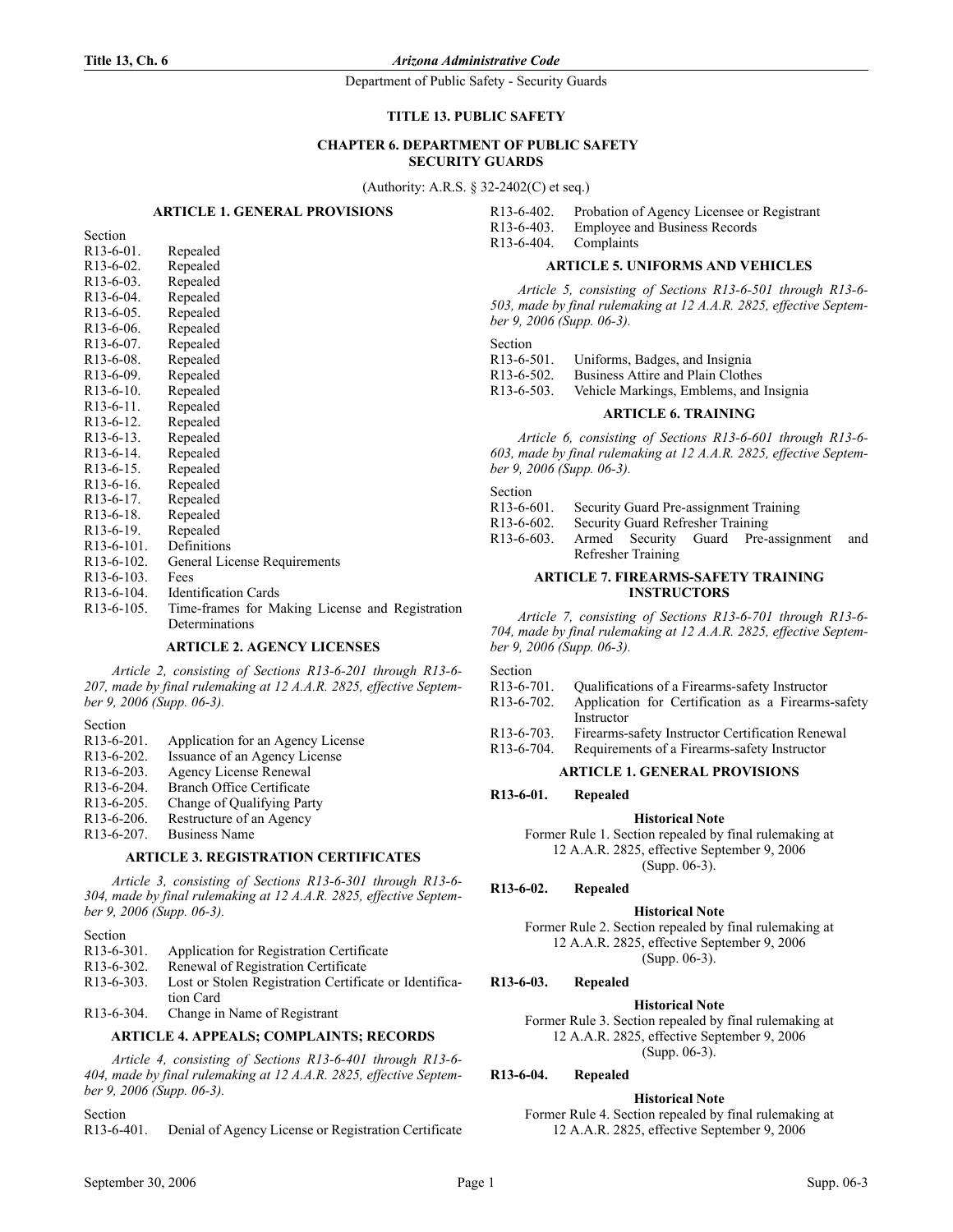(Supp. 06-3).

## **R13-6-05. Repealed**

**Historical Note** Former Rule 5. Section repealed by final rulemaking at 12 A.A.R. 2825, effective September 9, 2006 (Supp. 06-3).

### **R13-6-06. Repealed**

**Historical Note**

Former Rule 6. Section repealed by final rulemaking at 12 A.A.R. 2825, effective September 9, 2006 (Supp. 06-3).

#### **R13-6-07. Repealed**

**Historical Note**

Former Rule 7. Section repealed by final rulemaking at 12 A.A.R. 2825, effective September 9, 2006 (Supp. 06-3).

**R13-6-08. Repealed**

**Historical Note**

Former Rule 8. Section repealed by final rulemaking at 12 A.A.R. 2825, effective September 9, 2006 (Supp. 06-3).

# **R13-6-09. Repealed**

**Historical Note** Former Rule 9. Section repealed by final rulemaking at 12 A.A.R. 2825, effective September 9, 2006 (Supp. 06-3).

#### **R13-6-10. Repealed**

**Historical Note** Former Rule 10. Section repealed by final rulemaking at 12 A.A.R. 2825, effective September 9, 2006 (Supp. 06-3).

## **R13-6-11. Repealed**

**Historical Note**

Former Rule 11. Section repealed by final rulemaking at 12 A.A.R. 2825, effective September 9, 2006 (Supp. 06-3).

# **R13-6-12. Repealed**

**Historical Note** Former Rule 12. Section repealed by final rulemaking at 12 A.A.R. 2825, effective September 9, 2006 (Supp. 06-3).

#### **R13-6-13. Repealed**

**Historical Note** Former Rule 14. Section repealed by final rulemaking at 12 A.A.R. 2825, effective September 9, 2006

(Supp. 06-3).

#### **R13-6-14. Repealed**

**Historical Note** Former Rule 15. Section repealed by final rulemaking at 12 A.A.R. 2825, effective September 9, 2006 (Supp. 06-3).

# **R13-6-15. Repealed**

#### **Historical Note**

Former Rule 16. Section repealed by final rulemaking at 12 A.A.R. 2825, effective September 9, 2006

**R13-6-16. Repealed**

**Historical Note** Former Rule 17. Section repealed by final rulemaking at 12 A.A.R. 2825, effective September 9, 2006 (Supp. 06-3).

### **R13-6-17. Repealed**

## **Historical Note**

Former Rule 18. Section repealed by final rulemaking at 12 A.A.R. 2825, effective September 9, 2006 (Supp. 06-3).

### **R13-6-18. Repealed**

### **Historical Note**

Former Rule 19. Section repealed by final rulemaking at 12 A.A.R. 2825, effective September 9, 2006 (Supp. 06-3).

## **R13-6-19. Repealed**

### **Historical Note**

Former Rule 20. Section repealed by final rulemaking at 12 A.A.R. 2825, effective September 9, 2006 (Supp. 06-3).

## **R13-6-101. Definitions**

In addition to the definitions in A.R.S. § 32-2601, the following definitions apply to this Chapter:

"Branch office" means a location other than the principal place of business shown on a qualifying party's agency license at which the qualifying party conducts the business of private security guard service.

"Branch office certificate" means a document issued by the Department to a qualifying party that authorizes the qualifying party to conduct the business of private security guard service in this state at a location other than the principal place of business shown on the qualifying party's agency license.

"Classifiable fingerprints" means fingerprint impressions that meet the criteria of the Federal Bureau of Investigation as contained in Form FD-258 (5-11-99), published by the U.S. Government Printing Office. This form is incorporated by reference and available from the Department and the FBI (Attn: Logistical Support Unit, CJIS Division, 1000 Custer Hollow Road, Clarksburg, WV 26306) or online at www.bookstore.gpo.gov. The material incorporated by reference contains no future editions or amendments.

"Corporation" or "domestic corporation" has the same meaning as prescribed in A.R.S. § 10-140.

"Foreign corporation" means a for-profit corporation that is incorporated under a law other than the law of Arizona.

"Limited liability company" means the same as corporation.

"Partnership" means an association of two or more individuals who are co-owners of a for-profit business organized under A.R.S. Title 29, Partnership.

"Probation" means a period during which an agency or individual who has violated A.R.S. Title 32, Chapter 26, is allowed to demonstrate compliance with licensure requirements to avoid having the Department take an administrative action such as suspension or revocation.

"Prohibited possessor" has the same meaning as prescribed in A.R.S. § 13-3101(A)(6).

"Resident manager" means an individual who meets all requirements for an agency license, is a full-time legal resident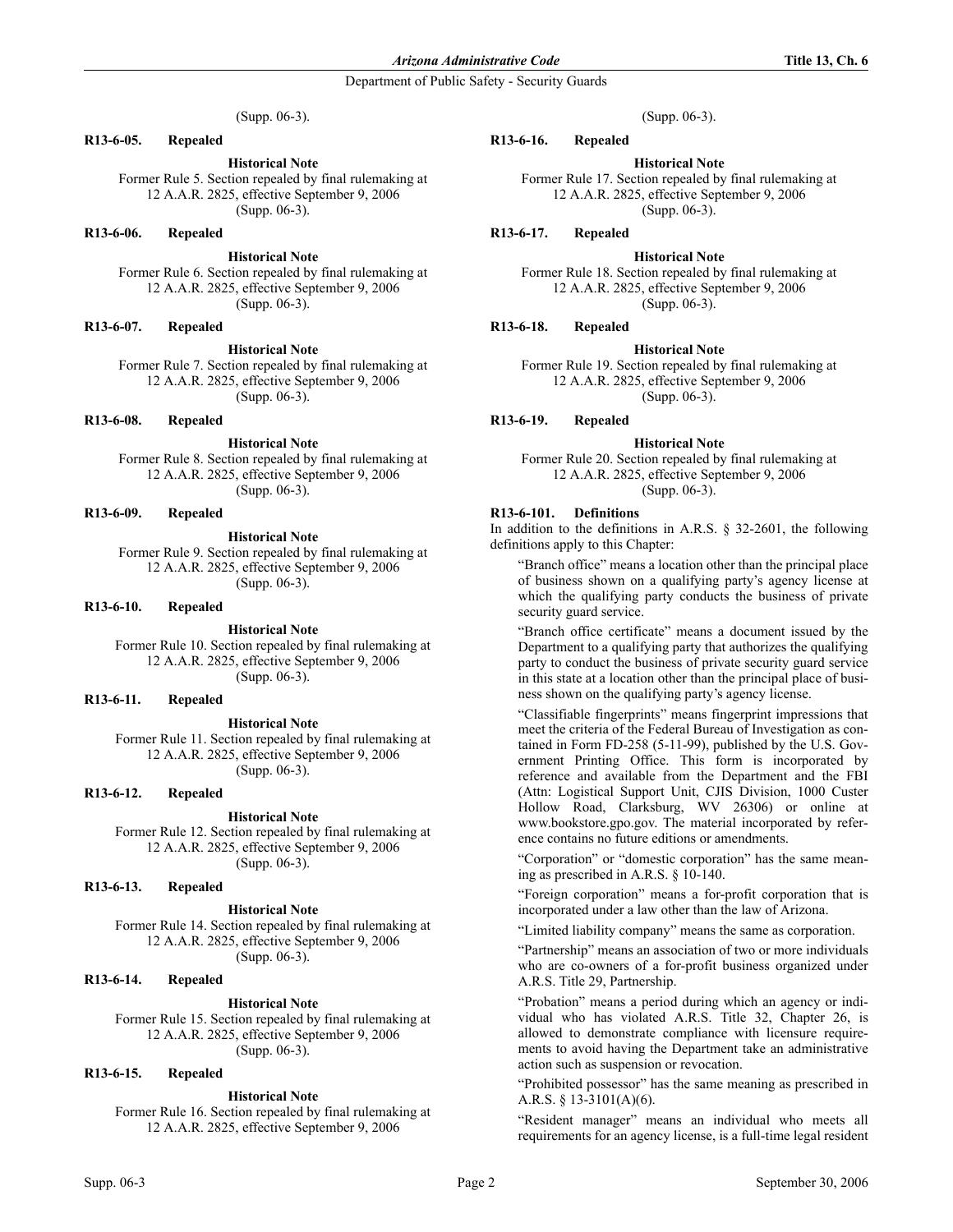of Arizona, and is designated by a qualifying party who lives outside of Arizona to manage the agency of the qualifying party.

"Restructure" means to change the name or business form of a licensed agency.

"Sole proprietorship" means a business operated for profit by one owner.

# **Historical Note**

New Section made by final rulemaking at 12 A.A.R. 2825, effective September 9, 2006 (Supp. 06-3).

# **R13-6-102. General License Requirements**

- **A.** The qualifying party for an agency license and the resident manager, if the agency will have a resident manager, shall meet the requirements under A.R.S. § 32-2612 and submit the application required under R13-6-201.
- **B.** Each partner, officer, director, member, and manager of an agency, except the qualifying party and resident manager, shall meet the requirements under A.R.S. § 32-2622 and submit the application required under R13-6-301.
- **C.** An applicant for a security guard or armed security guard registration certificate shall meet the requirements under A.R.S. § 32-2622 and submit the application required under R13-6-301.
- **D.** An applicant for a firearms-safety training instructor certificate shall meet the requirements under R13-6-701 and submit the application required under R13-6-702.
- **E.** An application form may be obtained in person at the Phoenix Licensing Unit office, by mailing a request to the Arizona DPS Licensing Unit, by telephone, or online at www.azdps.gov/ license.
- **F.** A completed application form may be presented in person at the Phoenix Licensing Unit office or by mail to the Arizona DPS Licensing Unit.
- **G.** A blank application form may be duplicated to provide a copy to multiple individuals.

## **Historical Note**

New Section made by final rulemaking at 12 A.A.R. 2825, effective September 9, 2006 (Supp. 06-3).

# **R13-6-103. Fees**

- **A.** Under the authority provided by A.R.S. § 32-2607, the Department establishes and shall collect the following fees:
	- 1. Original agency license application, \$500;<br>2. Agency license \$500:
	- Agency license, \$500;
	- 3. Application for renewal of an agency license, \$500;
	- 4. Agency restructure, \$100;
	- 5. Penalty for late application for renewal of an agency license, \$100;
	- 6. Resident manager license application, \$50;
	- 7. Resident manager license renewal application, \$50;
	- 8. Penalty for late application for renewal of resident manager license, \$10;
	- 9. Associate or security guard registration certificate, \$50;
	- 10. Associate or security guard registration certificate renewal, \$50;
	- 11. Armed security guard registration certificate, \$100;
	- 12. Armed security guard registration certificate renewal, \$100;
	- 13. Upgrade from security guard to armed security guard registration certificate, \$50;
	- 14. Replacement identification card, \$10;
	- 15. Armed security guard additional employer registration, \$10;
	- 16. Firearms-safety instructor certificate, \$50;
	- 17. Firearms-safety instructor certificate renewal, \$50; and
	- 18. Fingerprint and digital photo fee (optional), \$15.
- **B.** In addition to the fees in subsections  $(A)(1)$ ,  $(A)(3)$ ,  $(A)(6)$ , (A)(7), and (A)(9) through (A)(12), and (A)(16) and (A)(17), the Department shall collect a fee in the amount necessary to cover the cost of non-criminal justice fingerprint processing for a criminal history record check under A.R.S. § 41-1750(J).
- **C.** If applicable equipment and personnel are available, and if an applicant makes a request, Department personnel shall take the applicant's photograph and fingerprints upon submission of an application and payment of the fee listed in subsection  $(A)(18)$ .
- **D.** A person shall pay a fee by cash, cashier's check, certified check, or money order made payable to the Arizona Department of Public Safety. Upon request, the Department shall accept another means of payment that the Department determines is in the state's interest. All fees are non-refundable except if A.R.S. § 41-1077 applies.

## **Historical Note**

New Section made by final rulemaking at 12 A.A.R. 2825, effective September 9, 2006 (Supp. 06-3).

## **R13-6-104. Identification Cards**

**A.** The Department shall provide an identification card to the following licensees and certificate holders:

- 1. Qualifying party,
- 2. Resident manager,
- 3. Associate,
- 4. Security guard, and
- 5. Armed security guard.
- **B.** The Department shall ensure that an identification card includes the following information about the licensee or certificate holder:
	- 1. Name,
	- 2. Photograph,
	- 3. Physical description,
	- 4. Date of birth,
	- 5. License or registration certificate number, and
	- 6. License or registration certificate expiration date.
- **C.** A licensee or certificate holder shall not assign or transfer an identification card. An identification card is valid only during the effective dates of the license or certificate under which the card is issued.
- **D.** An armed security guard employed by more than one licensee shall pay the fee required under  $R13-6-103(A)(15)$  and obtain an identification card for each license under which the armed security guard is employed.
- **E.** If an identification card is lost or stolen, the holder of the card shall notify the Department immediately in writing. The Department shall issue a duplicate identification card upon submission of the fee required under R13-6-103(A)(14).
- **F.** A security guard shall have the security guard's identification card in the security guard's possession and display it when requested by the Department or any peace officer.

# **Historical Note**

New Section made by final rulemaking at 12 A.A.R. 2825, effective September 9, 2006 (Supp. 06-3).

## **R13-6-105. Time-frames for Making License and Registration Determinations**

- **A.** For the purpose of A.R.S. § 41-1072, the Department establishes the following time-frames for every license issued under this Chapter:
	- 1. Administrative completeness review time-frame: five days;
	- 2. Substantive review time-frame: 10 days; and
	- Overall time-frame: 15 days.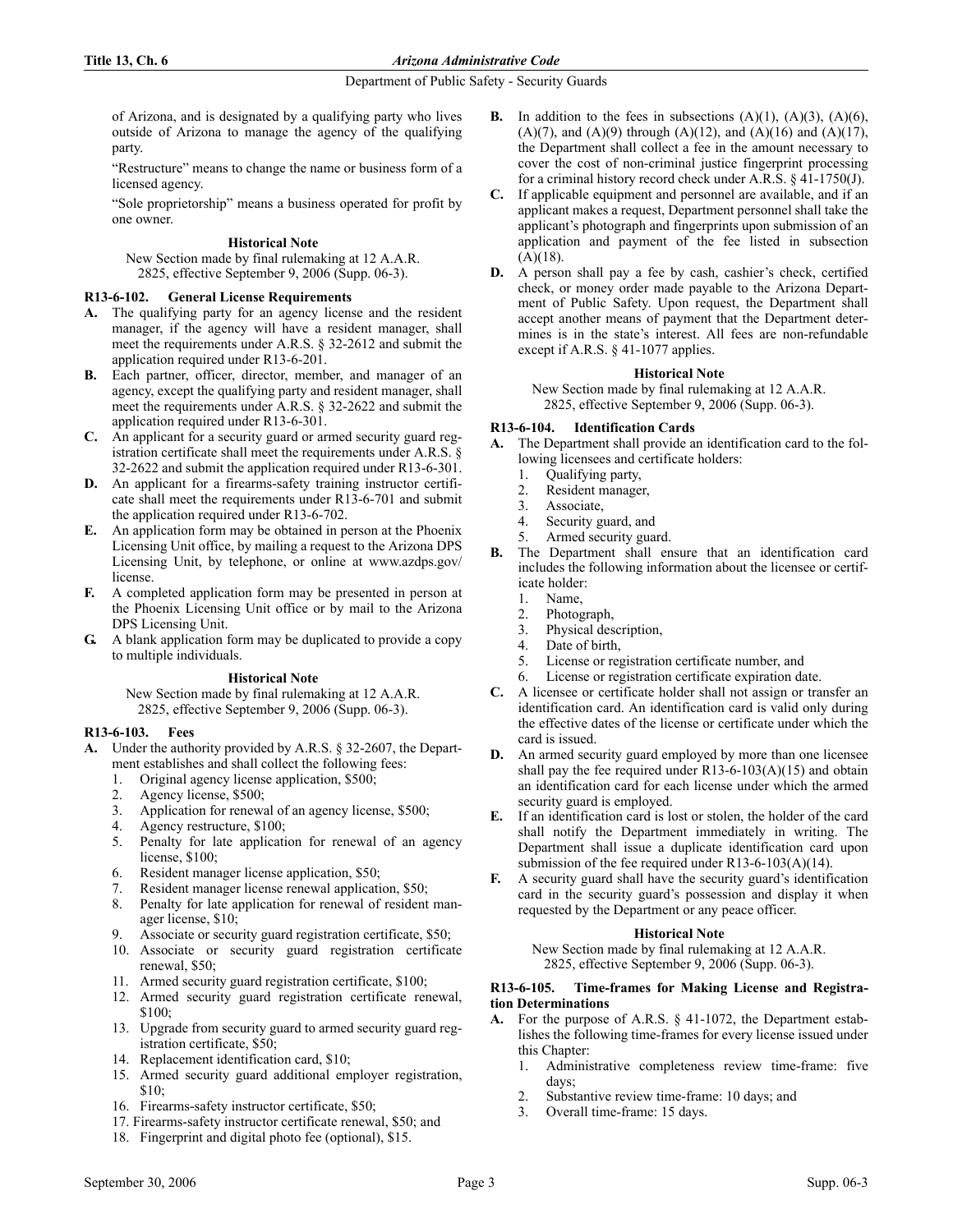- **B.** An administratively complete application consists of all the information and documents listed in:
	- 1. R13-6-201 for an agency or resident manager license;
	- 2. R13-6-301 for a security guard, armed security guard, or associate registration certificate; and
	- R13-6-702 for a firearms-safety instructor certificate.
- **C.** The administrative completeness review time-frame listed in subsection  $(A)(1)$  begins on the date the Department receives an application.
	- 1. If the application is not administratively complete when received, the Department shall send a notice of deficiency to the applicant. The Department shall include in the deficiency notice a list of the documents and information needed to complete the application.
	- 2. Within 45 days from the date of the deficiency notice, the applicant shall submit to the Department the missing documents and information. The time-frame for the Department to finish the administrative completeness review is suspended from the date of the deficiency notice until the date the Department receives the missing documents and information.
	- 3. The Department and applicant may agree in writing to extend the 45-day period in subsection  $(C)(2)$  upon written request by the applicant before the end of the period.
	- 4. If the applicant fails to provide the missing documents and information within the time provided, the Department shall close the applicant's file. If an individual whose file is closed wants to be considered further for licensing, the individual shall submit a new application under R13-6-201, R13-6-301, or R13-6-702.
- **D.** The substantive review time-frame listed in subsection (A)(2) begins on the date the Department determines an application is administratively complete.
	- 1. During the substantive review time-frame, the Department may make one comprehensive written request for additional information. The Department and applicant may agree in writing to allow the Department to make a supplemental request for additional information.
	- 2. The applicant shall submit to the Department the additional information within 45 days from the date of the Department's comprehensive request. The time-frame for the Department to complete the substantive review of the application is suspended from the date of the comprehensive request for additional information until the Department receives the additional information.
	- The Department and applicant may agree in writing to extend the 45-day period in subsection  $(D)(2)$  upon written request by the applicant before the end of the period.
	- 4. If the applicant fails to provide the additional information within the time provided, the Department shall close the applicant's file. If an individual whose file is closed wants to be considered further for licensing, the individual shall submit a new application under R13-6-201, R13-6-301, or R13-6-702.
	- 5. When the substantive review is complete, the Department shall inform the applicant in writing of its decision whether to grant or deny a license to the applicant.
		- a. The Department shall deny a license if it determines that the applicant does not meet all substantive criteria required by statute and rule. An applicant who is denied a license may appeal the Department's decision under A.R.S. Title 41, Chapter 6, Article 10.
		- b. The Department shall grant a license if it determines that the applicant meets all substantive criteria required by statute and rule.

# **Historical Note**

New Section made by final rulemaking at 12 A.A.R. 2825, effective September 9, 2006 (Supp. 06-3).

# **ARTICLE 2. AGENCY LICENSES**

## **R13-2-201. Application for an Agency License**

- **A.** The individual who will be the qualifying party of an agency shall submit an application for an agency license. The qualifying party shall ensure that the application consists of:
	- 1. A complete application form that provides the following information about the applicant:
		- a. Full name;
		- b. Home address;
		- c. Mailing address if different from the home address;
		- d. Home and business telephone numbers;
		- e. Height, weight, hair and eye colors, sex, and date and place of birth;
		- f. Social Security number; and
		- g. Any other name by which the applicant has ever been known;
	- 2. Properly completed fingerprint card with classifiable fingerprints of the qualifying party;
	- 3. Fees prescribed in R13-6-103;
	- 4. Legible, notarized copy of a government-issued photo identification document for the qualifying party, such as a state identification card or motor vehicle driver license;
	- Two color photographs of the qualifying party suitable for use in making an identification card such as passport photos or 1" x 1 1/4" facial photos;
	- 6. Exact details as to the character and nature of the qualifying party's required experience under A.R.S. § 32-2612;
	- Proof of U.S. citizenship or legal resident status with authorization to seek employment by providing one document from List A on U.S. Department of Justice Form I-9 or one document from both Lists B and C. The Department shall return original documents to the applicant;
	- 8. The following information about the agency:
		- a. The name under which the agency will do business and if required under R13-6-207, a copy of the trade name registration provided by the Arizona Secretary of State's Office;
		- b. The principal business address;
		- c. The principal business mailing address if different from the principal business address; and
		- d. A brief statement describing the nature of the business in which the agency will engage;
	- 9. If the business form is not a sole proprietorship:
		- a. Partnership agreement, articles of organization, or articles of incorporation; and
		- b. From each partner, officer, director, and member of the agency, an application for registration certificate as described in R13-6-301;
	- 10. If the agency is a foreign corporation, evidence of Arizona Corporation Commission approval to transact business in Arizona;
	- 11. If the agency will maintain a branch office, the notice required under R13-6-204 to obtain a branch office certificate; and
	- 12. The following information required for approval of uniforms, badges, patches, and insignia under A.R.S. § 32- 2635:
		- a. Color photographs showing the front, back, and both sides of all uniforms;
		- b. A full-size color copy or example of the agency patch;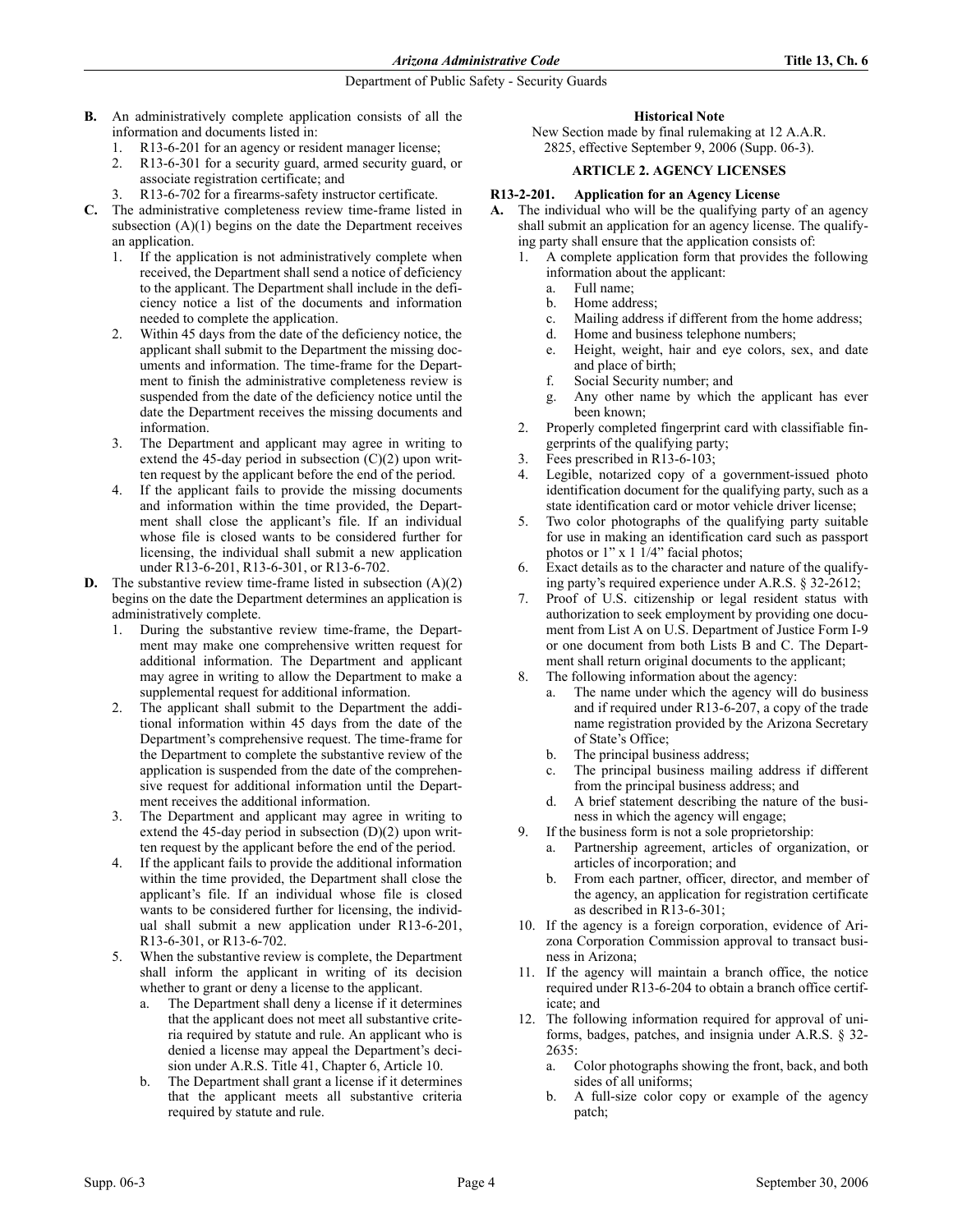## **Title 13, Ch. 6** *Arizona Administrative Code*

## Department of Public Safety - Security Guards

- c. A full-size color copy of the agency badge or, if no badge will be used, a written statement of this fact;
- d. Color photographs showing the front, back, and both sides of agency vehicles;
- e. Close-up color photograph of insignia on agency vehicles; and
- f. Color photographs showing the front and back of any light bar on agency vehicles.
- **B.** The applicant shall sign the completed application form before a notary public, authorize the Department to obtain information about the applicant from any person or entity, and certify that all information provided is true and correct.
- **C.** If an agency will have a resident manager, the resident manager shall use the application form described under this Section and provide the information required under subsections  $(A)(1)$  through  $(A)(7)$ .

## **Historical Note**

New Section made by final rulemaking at 12 A.A.R. 2825, effective September 9, 2006 (Supp. 06-3).

## **R13-6-202. Issuance of an Agency License**

- **A.** The Department shall notify an applicant when the agency license is ready for issuance. The applicant has 90 days from the date of notification to:
	- 1. Pay applicable license fees;
	- 2. Provide a certificate of liability insurance showing at least \$100,000 coverage for any one person and \$300,000 coverage for any one event and naming the Department as the certificate holder; and
	- 3. If the agency will have employees, provide a certificate of workers' compensation insurance that names the Department as the certificate holder.
- **B.** If an applicant does not provide the required information within 90 days, the Department shall deny the applicant a license and the application fee is forfeited.
- **C.** An applicant for an agency license or renewal may request to pick up the license at the Department's office in Phoenix. If no request is made, the Department shall send the license to the mailing address of the applicant.
- **D.** The Department shall ensure that an agency license contains the name and street address of the licensed business and the number of the license.
- **E.** The qualifying party shall post the agency license in a conspicuous place in the principal business office.
- **F.** The qualifying party shall not assign or transfer the agency license.
- **G.** The qualifying party shall notify the Department in writing within 15 business days of any change of address of the principal office.
- **H.** If the qualifying party surrenders the agency license before the expiration date, the Department shall not refund any portion of the license fee.

# **Historical Note**

New Section made by final rulemaking at 12 A.A.R. 2825, effective September 9, 2006 (Supp. 06-3).

# **R13-6-203. Agency License Renewal**

- **A.** An agency license expires on the date specified on the license. A qualifying party may submit a renewal application to the Department up to 60 days before the expiration date.
- **B.** The qualifying party shall provide the information required under R13-6-201 with the renewal application.
- **C.** If the qualifying party fails to submit a renewal application before the expiration date, the qualifying party and each partner, member, officer, director, resident manager, and employee

shall cease performing private security guard services subject to regulation by A.R.S. Title 32, Chapter 26.

**D.** The Department shall not renew an agency license if a renewal application is filed more than 90 days after the expiration date on the agency license. If more than 90 days elapse after the expiration date on the agency license, the former qualifying party may resume providing security guard services only by obtaining a new license under R13-6-201.

# **Historical Note**

New Section made by final rulemaking at 12 A.A.R. 2825, effective September 9, 2006 (Supp. 06-3).

## **R13-6-204. Branch Office Certificate**

- **A.** A qualifying party shall not operate a branch office unless the qualifying party obtains a branch office certificate. To obtain a branch office certificate, the qualifying party shall provide written notice of the branch office address to the Department.
- **B.** The Department shall ensure that a branch office certificate contains the agency name, license number, expiration date, and address of the branch office.
- **C.** A branch office certificate expires on the date the agency license expires and is renewed when the agency license is renewed.
- **D.** The qualifying party shall post the branch office certificate in a conspicuous place in the branch office.
- **E.** The qualifying party shall notify the Department in writing within 15 business days of any change of address for the branch office.

## **Historical Note**

New Section made by final rulemaking at 12 A.A.R. 2825, effective September 9, 2006 (Supp. 06-3).

## **R13-6-205. Change of Qualifying Party**

- **A.** Within 15 business days after the qualifying party leaves an agency, each partner, member, officer, director, resident manager, and employee of the agency shall cease performing private security guard services subject to regulation by A.R.S. Title 32, Chapter 26, unless the requirement in subsection (B) is met.
- **B.** Before the agency may resume performing private security guard services, an individual who meets the requirements of a qualifying party shall submit an application for a new agency license under R13-6-201.

## **Historical Note**

New Section made by final rulemaking at 12 A.A.R. 2825, effective September 9, 2006 (Supp. 06-3).

## **R13-6-206. Restructure of an Agency**

- **A.** If an application for restructure is made at the time of license renewal, the Department shall waive the restructure fee in R13-6-103. If an application for restructure is made at other than the time of license renewal, the agency shall pay the restructure fee.
- **B.** The qualifying party shall submit an application for restructure for the agency. Any new partner, officer, director, or member of the agency shall meet the requirements of A.R.S. § 32-2622 and submit the application required under R13-6-301.
- **C.** To change a sole proprietorship to a partnership, the applicant shall provide a partnership agreement with notarized signatures of the partners.
- **D.** To change a corporation to a partnership, the applicant shall provide documentation of dissolving the corporation and a partnership agreement with notarized signatures of the partners.
- **E.** To change a corporation to a sole proprietorship, the applicant shall provide documentation of dissolving the corporation.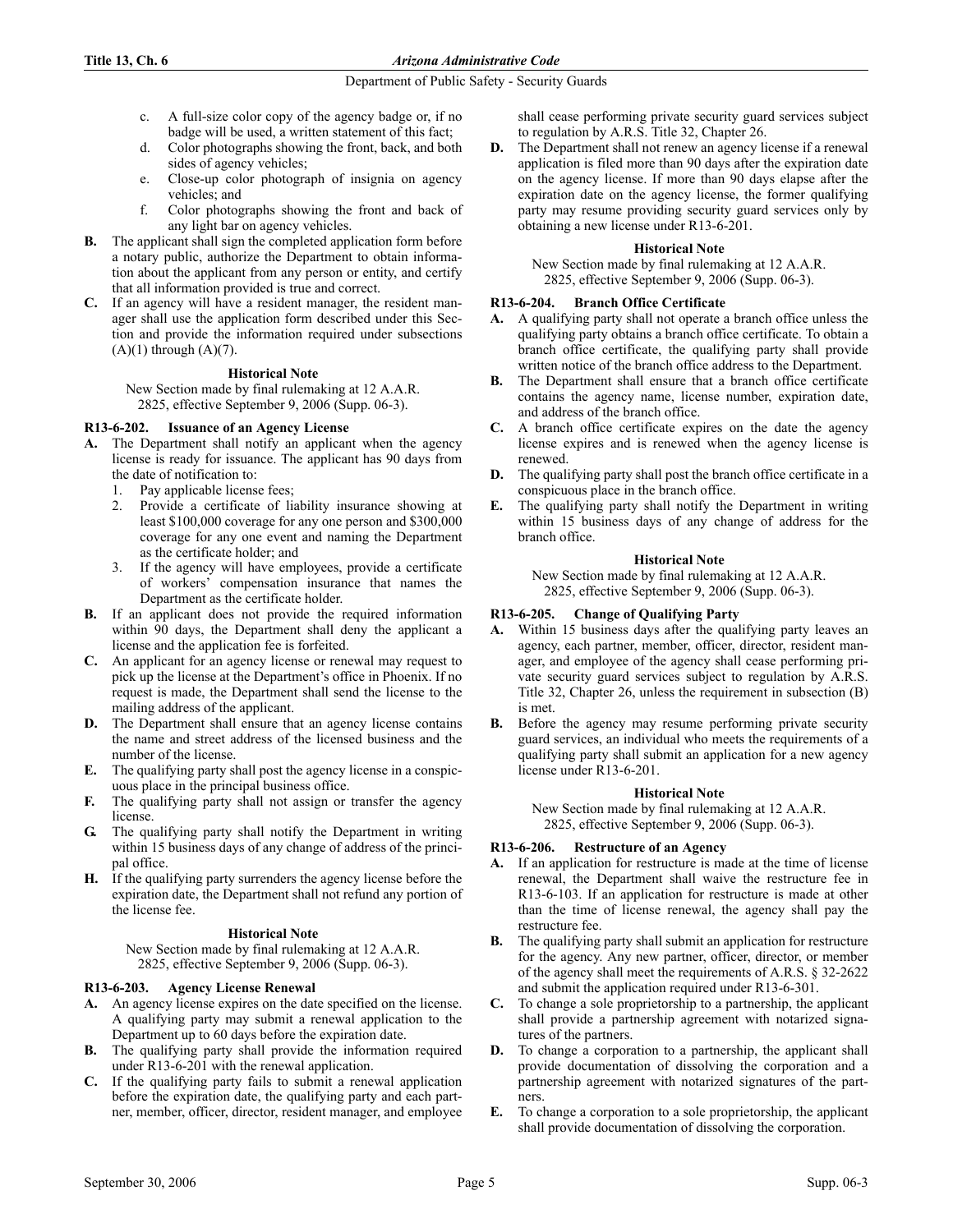- **F.** To change a sole proprietorship or partnership to a corporation, the applicant shall provide the Articles of Incorporation bearing the approval stamp of the Arizona Corporation Commission. If the change is to a foreign corporation, the applicant shall submit documentation of Arizona Corporation Commission approval for the foreign corporation to transact business in Arizona.
- **G.** To change a partnership to a sole proprietorship, the applicant shall provide documentation of dissolving the partnership.

## **Historical Note**

New Section made by final rulemaking at 12 A.A.R. 2825, effective September 9, 2006 (Supp. 06-3).

## **R13-6-207. Business Name**

- **A.** The Department shall not grant a license to an agency with a name that includes the words "United States," "Federal," "State of Arizona," "Police," or "Bureau of Investigation," or a name that associates the business with any governmental or law enforcement agency.
- **B.** The Department shall not grant a license to an agency with a name that includes "corporation," "corp.," "incorporated," "Inc.," or "L.L.C." unless corporation papers are filed with the Arizona Corporation Commission or approval to operate as a foreign corporation is obtained from the Arizona Corporation Commission.
- **C.** The Department shall not issue a license to a corporation or limited liability company using a trade name unless the trade name is registered with the Arizona Secretary of State's Office. A sole proprietorship or partnership may, but is not required to, register a trade name.
- **D.** The Department shall not approve a new business name that is similar to the business name of a currently licensed agency.
- **E.** The qualifying party of an agency, resident manager, and agency associates and employees shall do business and present themselves under the name on the agency license.
- **F.** A qualifying party shall do all business under the name and at the address that is on file with the Department and noted on the agency license. The qualifying party shall ensure that both the agency name and license number are listed on all letterhead and business cards and included in advertising and contracts with clients.

## **Historical Note**

New Section made by final rulemaking at 12 A.A.R. 2825, effective September 9, 2006 (Supp. 06-3).

# **ARTICLE 3. REGISTRATION CERTIFICATES**

# **R13-6-301. Application for Registration Certificate**

- **A.** Before a registration certificate application is submitted, the qualifying party of the agency shall:
	- 1. Determine that the applicant meets the requirements of A.R.S. § 32-2622,
	- 2. Assess the accuracy of the information provided by the applicant,
	- Verify proof of U.S citizenship or legal resident status with authorization to seek employment by examining either one document from List A on U.S. Department of Justice Form I-9 or one document from both Lists B and C, and
	- 4. Ensure that the application includes:
		- a. A properly completed application form that provides the following information about the applicant:
			- i. Full name;
			- ii. Home address;
			- iii. Mailing address if different from the home address;
- iv. Home and business telephone numbers;
- v. Social Security number; and
- vi. Height, weight, sex, hair and eye colors, and date and place of birth;
- b. The applicant's signature certifying that the information provided is true and correct;
- c. Two color photographs suitable for use in making an identification card such as passport photos or 1" x 1 1/4" facial photos;
- d. A properly completed fingerprint card with classifiable fingerprints;
- e. The fee required under R13-6-103(A)(9) or (A)(11);
- f. If applicable, the training verification form described in R13-6-601(C); and
- g. If applicable, the firearms-safety training verification form described in R13-6-603(C);
- **B.** An associate, security guard, or armed security guard registrant shall conduct business and be identified under the name used on the application and the registration certificate. The Department shall not approve a fictitious name for use on an associate, security guard, or armed security guard registration certificate.
- **C.** If an applicant for an armed security guard registration is employed by more than one agency, the applicant shall submit an application with the words "Additional Employer" written across the top of the application, submit the fee under R13-6- 103, and meet the requirements of this Section. The applicant's additional employer armed security guard registration certificate expires on the date specified on the applicant's initial armed security guard registration certificate.

## **Historical Note**

New Section made by final rulemaking at 12 A.A.R. 2825, effective September 9, 2006 (Supp. 06-3).

# **R13-6-302. Renewal of Registration Certificate**

- **A.** An associate, security guard, or armed security guard registration certificate expires on the date specified on the registration certificate. An associate, security guard, or armed security guard may submit a renewal application to the Department up to 60 days before the expiration date.
- **B.** The Department shall not renew a registration certificate unless the application is complete and contains:
	- 1. The information required under  $R13-6-301(A)(4)(a)$ through  $(A)(4)(d)$ ;
	- 2. The fee required under R13-6-103(A)(10) or (A)(12);
	- 3. If applicable, the refresher training verification form described in R13-6-602(C); and
	- 4. If applicable, the refresher firearms-safety training verification form described in R13-6-603(C).
- **C.** If an associate, security guard, or armed security guard fails to submit a renewal application before the expiration date, the associate, security guard, or armed security guard shall cease performing private security guard services subject to regulation by A.R.S. Title 32, Chapter 26.

## **Historical Note**

New Section made by final rulemaking at 12 A.A.R. 2825, effective September 9, 2006 (Supp. 06-3).

## **R13-6-303. Lost or Stolen Registration Certificate or Identification Card**

If a registration certificate or identification card is lost or stolen, the registrant shall notify the Department immediately and request a new registration certificate or identification card and pay the fee under R13-6-103(A)(14).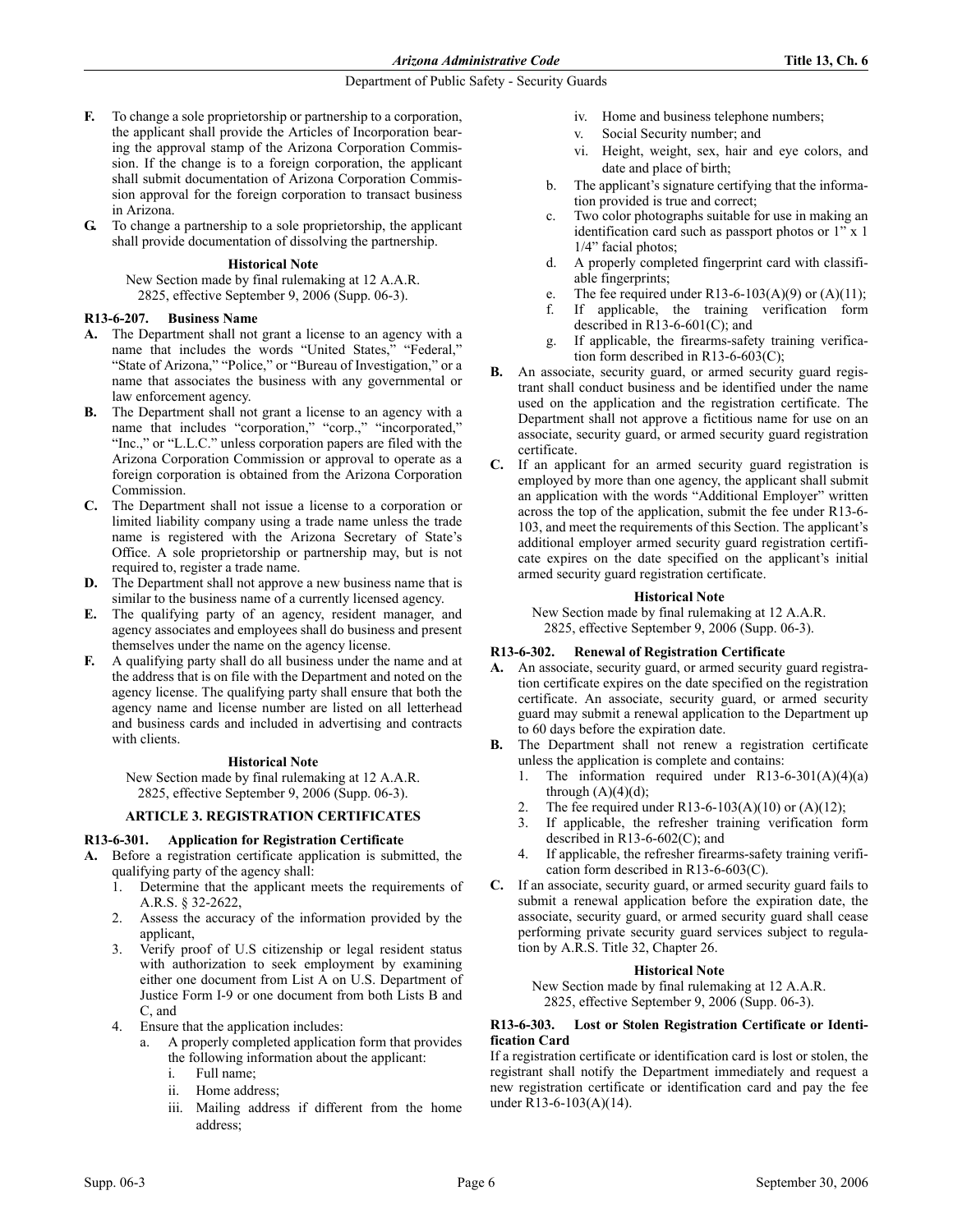## **Historical Note**

New Section made by final rulemaking at 12 A.A.R. 2825, effective September 9, 2006 (Supp. 06-3).

## **R13-6-304. Change in Name of Registrant**

- **A.** A registrant whose name changes shall notify the Department in writing within 15 days of the name change and may request a new identification card.
- **B.** The registrant shall include with the notice of name change a government-issued photo identification card with the new name or a certified court document recording the name change and the fee under R13-6-103.

#### **Historical Note**

New Section made by final rulemaking at 12 A.A.R. 2825, effective September 9, 2006 (Supp. 06-3).

#### **ARTICLE 4. APPEALS; COMPLAINTS; RECORDS**

### **R13-6-401. Denial of Agency License or Registration Certificate**

- **A.** The Department shall deny an agency license or registration certificate to an applicant if the Department determines that the applicant does not meet the requirements of A.R.S. § 32- 2612 or 32-2622, or there are grounds for denial under A.R.S. § 32-2640 or 32-2641. The Department shall send a notice of denial to the applicant at the address on file with the Department. The Department shall ensure that the notice of denial meets the requirements at A.R.S. § 41-1092.03(A).
- **B.** If a request for hearing is received, the Department shall:
	- 1. Send a notice of the date and time of the hearing to the applicant,
	- 2. Set the hearing date at least 30 days after the date of the notice, and
	- Hold the hearing before the Board.
- **C.** If the applicant does not appear at the scheduled hearing, the Board shall conduct the hearing in the applicant's absence.
- **D.** Within 20 days after conclusion of the hearing, the Board shall prepare findings of fact, conclusions of law, and a recommendation for the Director.
- **E.** Within 30 days after receiving a copy of the recommendation, the Director shall adopt the recommendation in its entirety, modify it, or decide the case upon the record and issue a final decision.
- **F.** The Department shall send a copy of the Director's final decision to the applicant at the address on file with the Department.
- **G.** A denied applicant shall not apply again for at least one year from the date of denial.

#### **Historical Note**

New Section made by final rulemaking at 12 A.A.R. 2825, effective September 9, 2006 (Supp. 06-3).

## **R13-6-402. Probation of Agency Licensee or Registrant**

Upon recommendation of the Board, the Director may fix a period and terms of probation to protect the public health or safety or to rehabilitate or educate a licensee or registrant. A licensee may continue to operate and a registrant may continue to perform the duties of security guard or armed security guard during a period of probation subject to the terms established by the Director.

### **Historical Note**

New Section made by final rulemaking at 12 A.A.R. 2825, effective September 9, 2006 (Supp. 06-3).

### **R13-6-403. Employee and Business Records**

**A.** A qualifying party shall maintain at the principal place of business, a file or record of the name, street address, title, employment date, and date of termination of each resident manager, partner, officer, director, member, security guard, and armed security guard for at least five years from the date of termination.

- **B.** The qualifying party shall make the files or records available for inspection by any peace officer, personnel of the Department's licensing section, or other designated representative of the Department.
- **C.** The qualifying party shall submit a copy of the files or records and information pertaining to the files or records to the Department upon request.

#### **Historical Note**

New Section made by final rulemaking at 12 A.A.R. 2825, effective September 9, 2006 (Supp. 06-3).

### **R13-6-404. Complaints**

- **A.** A person may file with the Department a written complaint against a person regulated under this Chapter. After receiving a complaint, the Department shall investigate to determine whether the allegation, if true, amounts to a violation of statute or rule. The Department may forward a copy of the complaint to the person against whom the complaint is made and request that the person respond.
- **B.** At the conclusion of the investigation, the Department shall forward a copy of the complaint to the person against whom the complaint is made and the Director shall take an action listed in A.R.S. § 32-2636.

#### **Historical Note**

New Section made by final rulemaking at 12 A.A.R. 2825, effective September 9, 2006 (Supp. 06-3).

### **ARTICLE 5. UNIFORMS AND VEHICLES**

#### **R13-6-501. Uniforms, Badges, and Insignia**

- **A.** Uniforms are classified as either traditional or casual.
- **B.** A traditional uniform consists of slacks and a collared, buttoned-down, long- or short-sleeve shirt, which may be worn with or without a tie. A traditional uniform shall have:
	- 1. A patch on each shoulder of the shirt that is a minimum of two inches by three inches in size and bears the name of the agency;
	- 2. A patch or badge on the left breast of the shirt that is a minimum of 1.5 inches by two inches in size and bears the name of the agency; and
	- If the patches and badge do not contain the words "Security" or "Security Guard," the words "Security" or "Security Guard" in letters that are at least 1/2 inch high and directly below each shoulder patch and the breast patch or badge.
- **C.** A casual uniform consists of a polo shirt or T-shirt and either shorts or pants. A casual uniform shall have:
	- 1. A patch on each shoulder of the shirt that is a minimum of two inches by three inches in size and bears the name of the agency;
	- 2. A patch or badge on the left breast of the shirt that is a minimum of 1.5 inches by two inches in size and bears the name of the agency;
	- If the patches and badge do not contain the words "Security" or "Security Guard," the words "Security" or "Security Guard" in letters that are at least 1/2 inch high and directly below each shoulder patch and the breast patch or badge; and
	- 4. A patch across the back of the shirt bearing the words "Security" or "Security Guard" in letters that are at least three inches high.
- **D.** If a security guard wears a jacket or coat with a traditional or casual uniform, the jacket or coat shall have: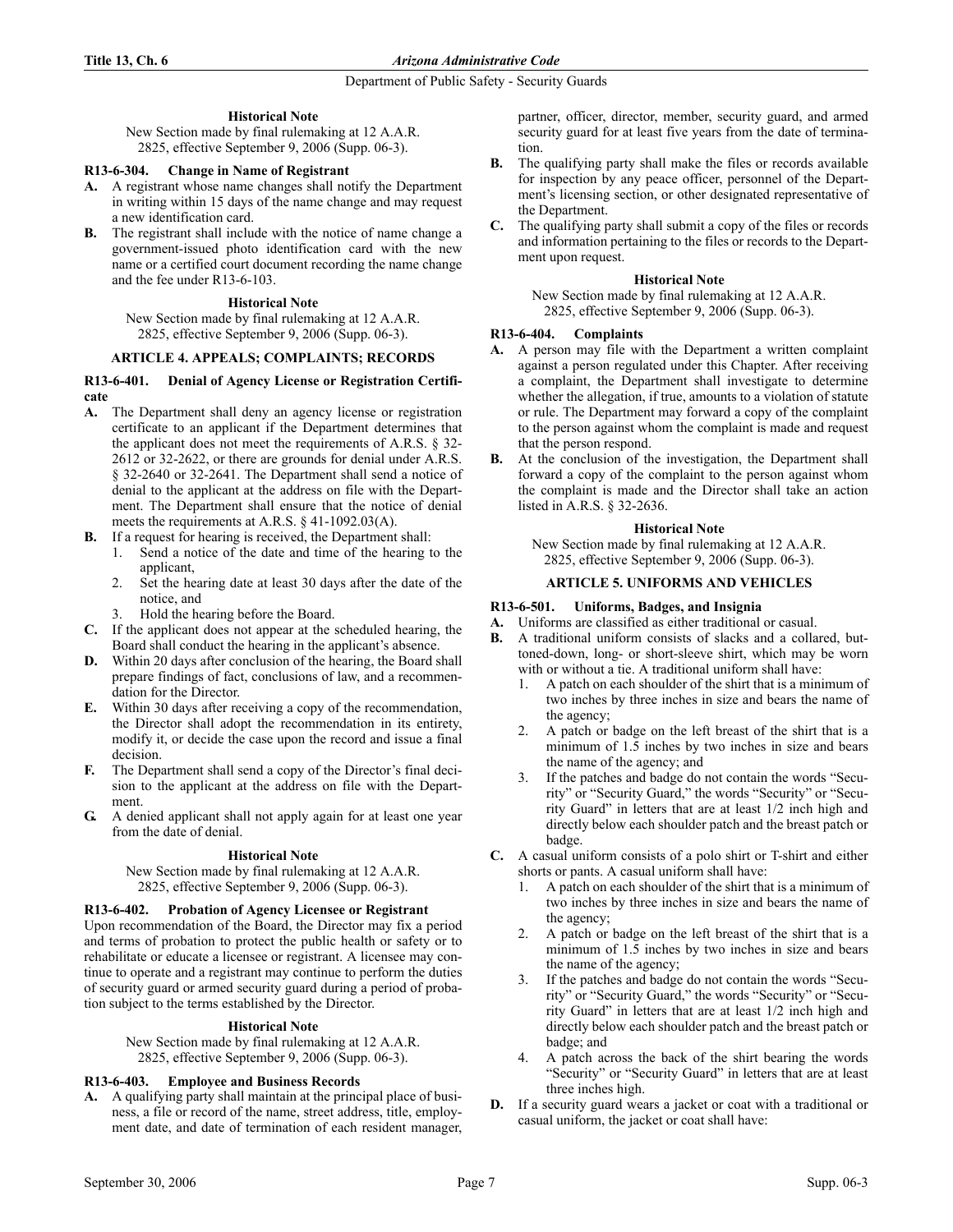- 1. A patch on each shoulder of the jacket or coat that is a minimum of two inches by three inches in size and bears the name of the agency;
- 2. A patch or badge on the left breast of the jacket or coat that is a minimum of 1.5 inches by two inches in size and bears the name of the agency;
- 3. If the patches and badge do not contain the words "Security" or "Security Guard," the words "Security" or "Security Guard" in letters that are at least 1/2 inch high and directly below each shoulder patch and the breast patch or badge; and
- 4. A patch across the back of the jacket or coat bearing the words "Security" or "Security Guard" in letters that are at least three inches high.
- **E.** The patches on a traditional or casual uniform or security guard jacket or coat may be sewed on, embroidered, or imprinted.
- **F.** The Department shall not approve a uniform, badge, patch, or insignia that bears markings similar to the markings of a law enforcement agency of the federal or state government or a political subdivision of the state.
- **G.** The Department shall not approve a uniform, badge, patch, or insignia that bears the words "Police," "Officer," "Patrolman," "Deputy," "Marshall," "Agent," "Sheriff," or any other word that could cause a reasonable person to confuse a security guard with law enforcement personnel.
- **H.** The Department shall not approve a uniform that consists of the color combinations blue over blue, tan over tan, tan over brown, or black over black. The Department shall determine on an individual basis whether other color combinations may cause a reasonable person to confuse a security guard with law enforcement personnel. A security guard jacket or coat may be any color if the jacket or coat meets the requirements in this **Section**
- The qualifying party shall ensure that a security guard employed by the security guard agency does not wear a uniform, badge, or patch or use an insignia that is not approved by the Department.

## **Historical Note**

New Section made by final rulemaking at 12 A.A.R. 2825, effective September 9, 2006 (Supp. 06-3).

## **R13-6-502. Business Attire and Plain Clothes**

A security guard who is wearing business attire or plain clothes rather than a uniform described in R13-5-501 shall not display a badge.

#### **Historical Note**

New Section made by final rulemaking at 12 A.A.R. 2825, effective September 9, 2006 (Supp. 06-3).

## **R13-6-503. Vehicle Markings, Emblems, and Insignia**

- **A.** The qualifying party shall ensure that a vehicle under the control of a security guard agency does not bear markings similar to the vehicle markings used by a law enforcement agency of the federal or state government or a political subdivision of the state.
- **B.** The qualifying party shall ensure that emblems, seals, and other insignia on a vehicle under the control of a security guard agency do not bear the words "Police," "Officer," "Patrolman," "Deputy," "Marshall," "Sheriff," "Agent," or any other word that could cause a reasonable person to confuse the vehicle with a law enforcement vehicle.
- **C.** The qualifying party shall ensure that all markings, emblems, seals, and other insignia displayed on a vehicle under the control of a security guard agency have written approval from the Department before being displayed.
- **D.** A vehicle under the control of a security guard agency is not an authorized emergency vehicle. The operator of a vehicle under the control of a security guard agency shall comply with all traffic-control laws.
- **E.** The qualifying party shall ensure that a vehicle under the control of a security guard agency is not equipped with a siren or bell unless the vehicle is an armored car equipped with a siren as a crime alarm device.

# **Historical Note**

New Section made by final rulemaking at 12 A.A.R. 2825, effective September 9, 2006 (Supp. 06-3).

### **ARTICLE 6. TRAINING**

### **R13-6-601. Security Guard Pre-assignment Training**

- **A.** The qualifying party of a security guard agency shall ensure that a person employed as a security guard by the agency completes eight hours of pre-assignment training before applying for and being granted a security guard registration certificate.
- **B.** The qualifying party shall ensure that the curriculum established by the Department is used for the eight-hour pre-assignment training. The curriculum consists of:
	- 1. Orientation,
	- 2. Criminal law and laws of arrest,
	- 3. Uniform and grooming,
	- 4. Communications,
	- 5. Use of force,
	- 6. General security guard procedures,
	- 7. Crime scene preservation and first response,
	- 8. Ethics, and
	- 9. Emergency response procedures.
- **C.** After a security guard completes the eight-hour pre-assignment training, the qualifying party shall complete a training verification form and:
	- 1. The security guard shall sign the form affirming completion of the training;
	- 2. The instructor shall sign the form affirming that the security guard completed the training;
	- 3. The qualifying party shall sign the form affirming that the security guard met the training requirements of A.R.S. § 32-2632; and
	- The security guard shall submit the form with the application described under R13-6-301.

## **Historical Note**

New Section made by final rulemaking at 12 A.A.R. 2825, effective September 9, 2006 (Supp. 06-3).

## **R13-6-602. Security Guard Refresher Training**

- **A.** The qualifying party of a security guard agency shall ensure that a person employed as a security guard by the agency completes eight hours of refresher training before renewing the security guard's registration certificate.
- **B.** The qualifying party shall ensure that the curriculum established by the Department is used for the eight-hour refresher training. The curriculum consists of:
	- 1. Criminal law and laws of arrest,
	- 2. Use of force,
	- 3. General security guard procedures,
	- 4. Crime scene preservation and first response,
	- 5. Ethics, and
	- 6. Emergency response procedures.
- **C.** After the security guard completes the eight-hour refresher training, the qualifying party shall complete a training verification form and:
	- 1. The security guard shall sign the form affirming completion of the refresher training;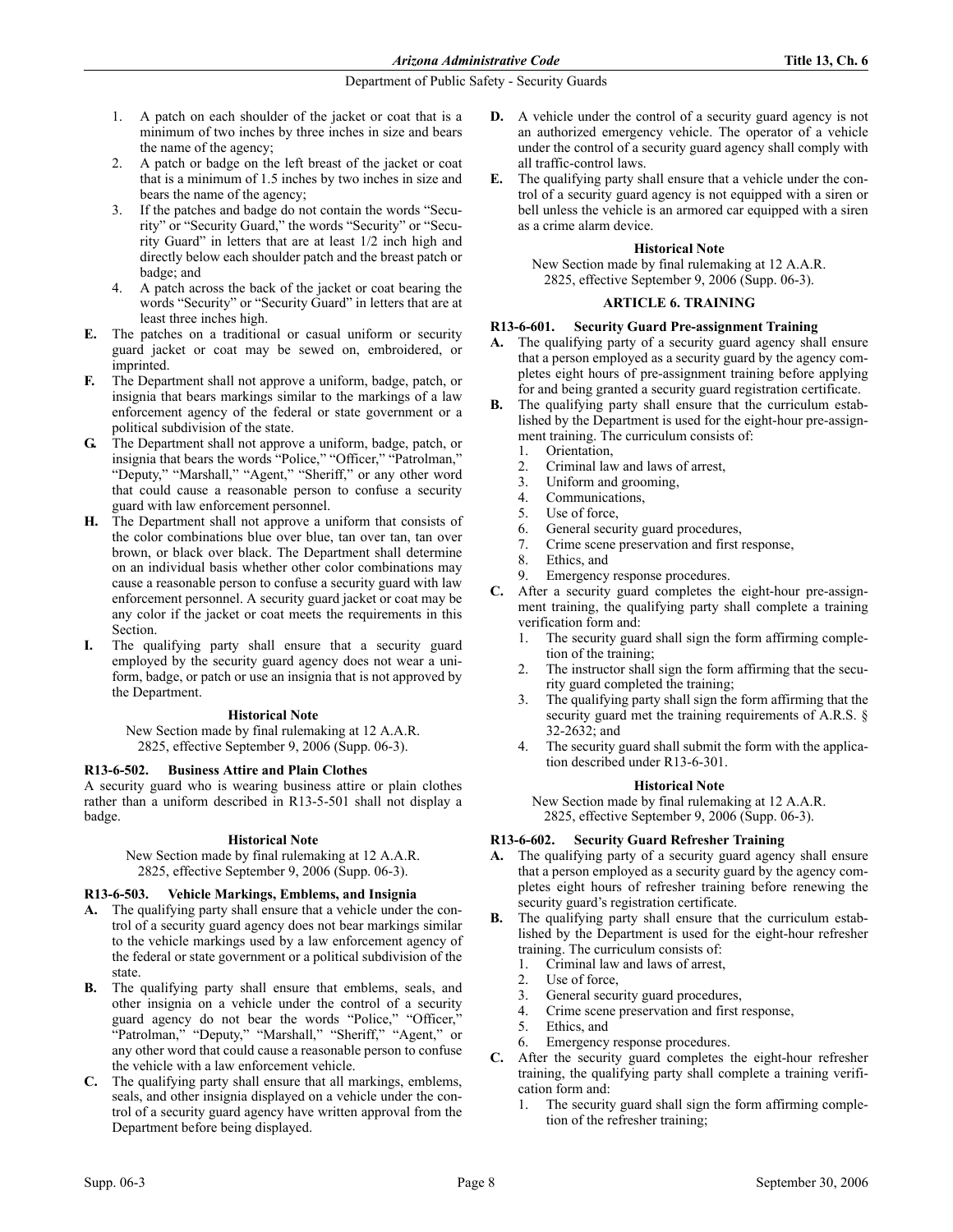## **Title 13, Ch. 6** *Arizona Administrative Code*

## Department of Public Safety - Security Guards

- 2. The instructor shall sign the form affirming that the security guard completed the refresher training;
- 3. The agency qualifying party shall sign the form affirming that the security guard met the refresher training requirements of A.R.S. § 32-2632; and
- 4. The security guard shall submit the form with the renewal application described in R13-6-302.

# **Historical Note**

New Section made by final rulemaking at 12 A.A.R.

2825, effective September 9, 2006 (Supp. 06-3).

### **R13-6-603. Armed Security Guard Pre-assignment and Refresher Training**

- **A.** The qualifying party of a security guard agency shall ensure that in addition to completing the pre-assignment training described in R13-6-601 and refresher training described in R13-6-602, a security guard who will use a firearm within the scope of the security guard's employment with the agency completes:
	- 1. Sixteen hours of firearms-safety instruction before being assigned to a position requiring that a firearm be carried, and
	- 2. Eight hours of refresher firearms-safety instruction before renewing the security guard's registration certificate.
- **B.** The qualifying party shall ensure that firearms-safety training is provided by an instructor who is certified by the Department under R13-6-702 and uses the curriculum established by the Department.
- **C.** After the armed security guard completes the sixteen hours of pre-assignment firearms-safety training or the eight hours of refresher firearms-safety training, the qualifying party shall complete a training verification form and:
	- 1. The armed security guard shall sign the form affirming completion of the firearms-safety training;
	- 2. The instructor shall sign the form affirming that the armed security guard completed the firearms-safety training;
	- 3. The agency qualifying party shall sign the form affirming that the armed security guard met the firearm-safety training requirements of A.R.S. § 32-2632; and
	- 4. The armed security guard shall submit the form with the application described in R13-6-301 or R13-6-302.

# **Historical Note**

New Section made by final rulemaking at 12 A.A.R. 2825, effective September 9, 2006 (Supp. 06-3).

### **ARTICLE 7. FIREARMS-SAFETY TRAINING INSTRUCTORS**

# **R13-6-701. Qualifications of a Firearms-safety Instructor**

Only an individual who meets the following qualifications is eligible to be certified by the Department under A.R.S. § 32-2632 as a firearms-safety instructor:

- 1. Is a resident of this state or a U.S. citizen;
- 2. Is at least 21 years old;
- 3. Is not under indictment for and has not been convicted in any jurisdiction of a felony;
- 4. Does not suffer from mental illness and has not been adjudicated mentally incompetent or committed to a mental institution;
- 5. Is not unlawfully present in the United States;
- Is not a prohibited possessor; and
- 7. Possesses current evidence of completing one of the following firearms-safety training instructor programs:
	- a. Arizona Basic Police Firearms Instructor training provided by the Arizona Peace Officers Standards and Training Board;
- b. Police Firearms Instructor Development School provided by the National Rifle Association;
- c. Law Enforcement Security Firearms Instructor Development School provided by the National Rifle Association;
- d. Training provided by the National Rifle Association that results in rating as one of the following:
	- i. Pistol Instructor and Personal Protection Instructor,
	- ii. Law Enforcement Tactical Handgun Instructor, or
	- iii. Law Enforcement Handgun or Shotgun Instructor; or
- e. Firearms Instructor Training Program provided by a federal law enforcement agency.

## **Historical Note**

New Section made by final rulemaking at 12 A.A.R. 2825, effective September 9, 2006 (Supp. 06-3).

## **R13-6-702. Application for Certification as a Firearms-safety Instructor**

- **A.** To be certified as a firearms-safety instructor, an individual shall provide the following to the Department:
	- 1. A completed application form with the following information:
		- a. Full legal name;
		- b. Home address, including ZIP code and county;
		- c. Mailing address if different from the home address;
		- d. E-mail address;
		- e. Social Security number;
		- f. Driver license number or state identification card number and state of issuance;
		- Home, business, and mobile telephone numbers;
		- h. National origin or race, sex, height, weight, eye and hair colors, and date and place of birth; and
		- i. A statement whether the individual suffers from mental illness or has been adjudicated mentally incompetent or committed to a mental institution;
	- 2. A properly completed fingerprint card with classifiable fingerprints, unless the individual is currently registered as a firearms-safety instructor under A.R.S. § 13-3112;
	- 3. The current evidence of completion referenced in R13-6- 701(7); and
	- 4. The fees required under R13-6-103.
- **B.** If an individual is qualified under R13-6-701 and complies with the requirements in this Section, the Department shall certify the individual as a firearms-safety instructor.

# **Historical Note**

New Section made by final rulemaking at 12 A.A.R. 2825, effective September 9, 2006 (Supp. 06-3).

# **R13-6-703. Firearms-safety Instructor Certification Renewal**

- **A.** A certified firearms-safety instructor shall renew the instructor's certification every two years by providing the following to the Department:
	- 1. A completed application form with the information listed in R13-6-702(A)(1);
	- 2. A properly completed fingerprint card with classifiable fingerprints unless currently registered as a firearmssafety instructor under A.R.S. § 13-3112;
	- 3. The current evidence of completion referenced in R13-6- 701(7); and
	- The renewal fee required under R13-6-103.
- **B.** Upon verification that the firearms-safety instructor is qualified under R13-6-701 and complied with this Section, the